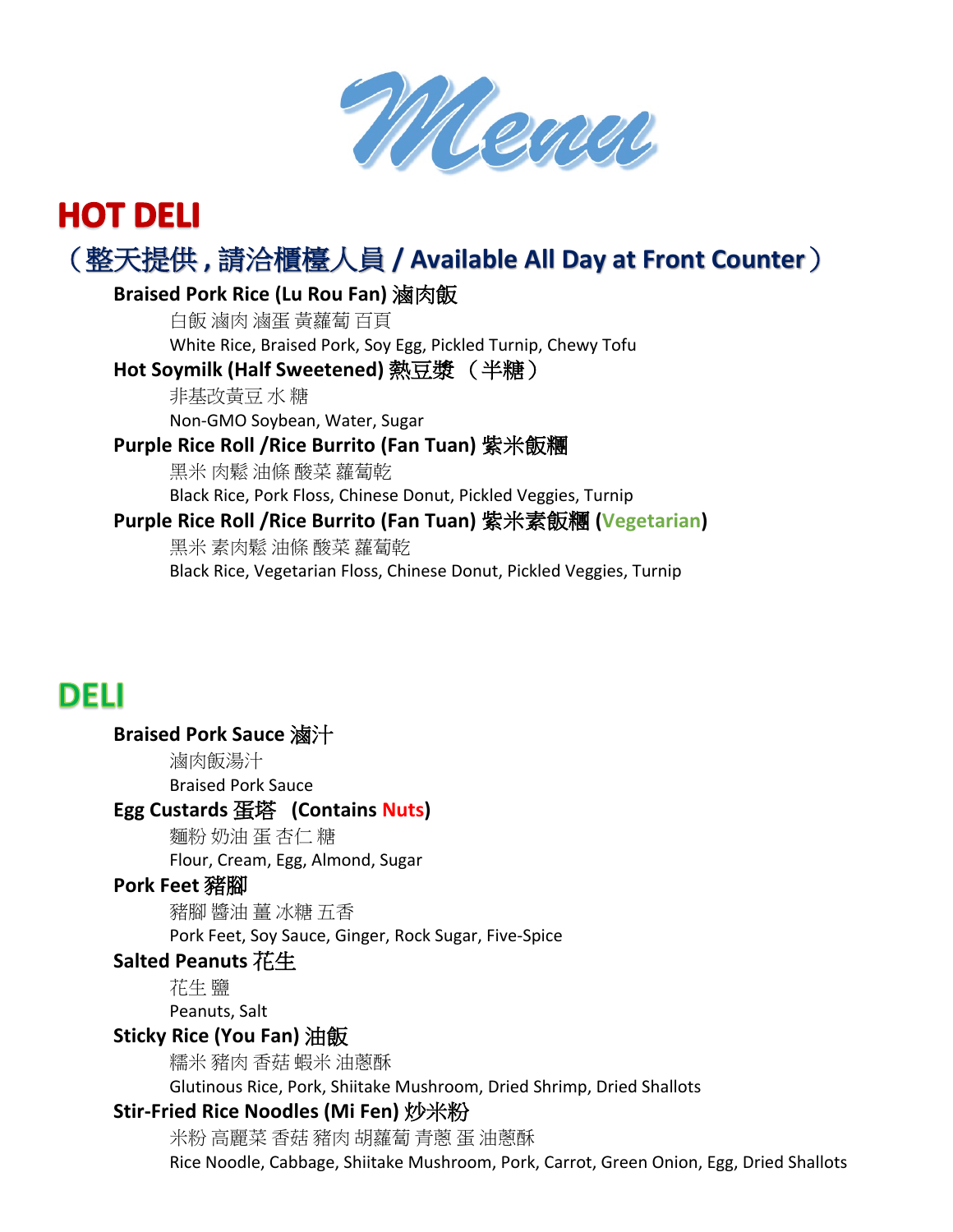# **Sticky Rice Meat Balls** 珍珠丸子

糯米 豬肉 香菇 馬蹄 Glutinous Rice, Pork, Shiitake Mushroom, Water Chestnut **Cantonese Zong Zi** 廣東綠豆肉粽 糯米 豬肉 綠豆 芋頭 臘腸 鹹蛋黃 油蔥酥 Glutinous Rice, Pork, Mung Beans, Taro, Sausage, Salty Egg Yolk, Dried Shallots **Taiwanese Zong Zi** 台灣肉粽 **(Contains Nuts)** 糯米 豬肉 香菇 蝦米 花生 鹹蛋黃 油蔥酥 Glutinous Rice, Pork, Shiitake Mushroom, Dried Shrimp, Peanuts, Salty Egg Yolk, Dried Shallots **Chinese Donut (You Tiao)** 油條 **\*Wed, Sat Only** 麵粉 小蘇打粉 油 鹽 Flour, Baking Soda, Oil, Salt **Plain Sesame Pastry (Shao Bing)** 燒餅(原味) **\*Wed, Sat Only** 麵粉 黑/白芝麻 油 鹽 Flour, Black/White Sesame, Oil, Salt **Salty Soymilk** 鹹豆漿(咸豆腐脑) **\*Wed, Sat Only** 豆漿 黑醋 醬油 麻油 榨菜 蝦皮 青蔥 Soymilk, Black Vinegar, Soy Sauce, Sesame Oil, Pickled Mustard, Shrimp Skin, Green Onion **Alkaline Sweet Red Bean Zong Zi** 豆沙鹼粽 (甜) **\*Special Days Only** 糯米 紅豆沙 鹼水 油 Glutinous Rice, Sweet Red Bean, Lye Water, Oil **Vegetarian Zong Zi** 素粽 **(Contains Nuts) \*Special Days Only** 糯米 香菇 花生 蘿蔔乾 栗子 Glutinous Rice, Shiitake Mushroom, Peanuts, Turnip, Chestnut **Ginger Syrup** 薑糖汁 水 薑 黑糖 Water, Ginger, Brown Sugar **Sweet Red Bean** 蜜紅豆 紅豆 水 糖 Red Bean, Water, Sugar **Cabbage & Pork Steamed Buns (Red Dots)** 高麗菜肉包 (紅點) 麵粉 豬肉 高麗菜 酵母菌 Flour, Pork, Cabbage, Yeast **Mustard Greens, Corn & Pork Steamed Buns (Green Dots)** 雪菜玉米肉包 (綠點) 麵粉 豬肉 雪裡紅 玉米 酵母菌 Flour, Pork, Mustard Greens, Corn, Yeast

#### **Pork Steamed Buns** 肉包

麵粉 豬肉 青蔥 酵母菌 Flour, Pork, Green Onion, Yeast

#### **Red Bean Steamed Buns** 豆沙包

麵粉 酵母菌 紅豆 糖 Flour, Yeast, Red Beans, Sugar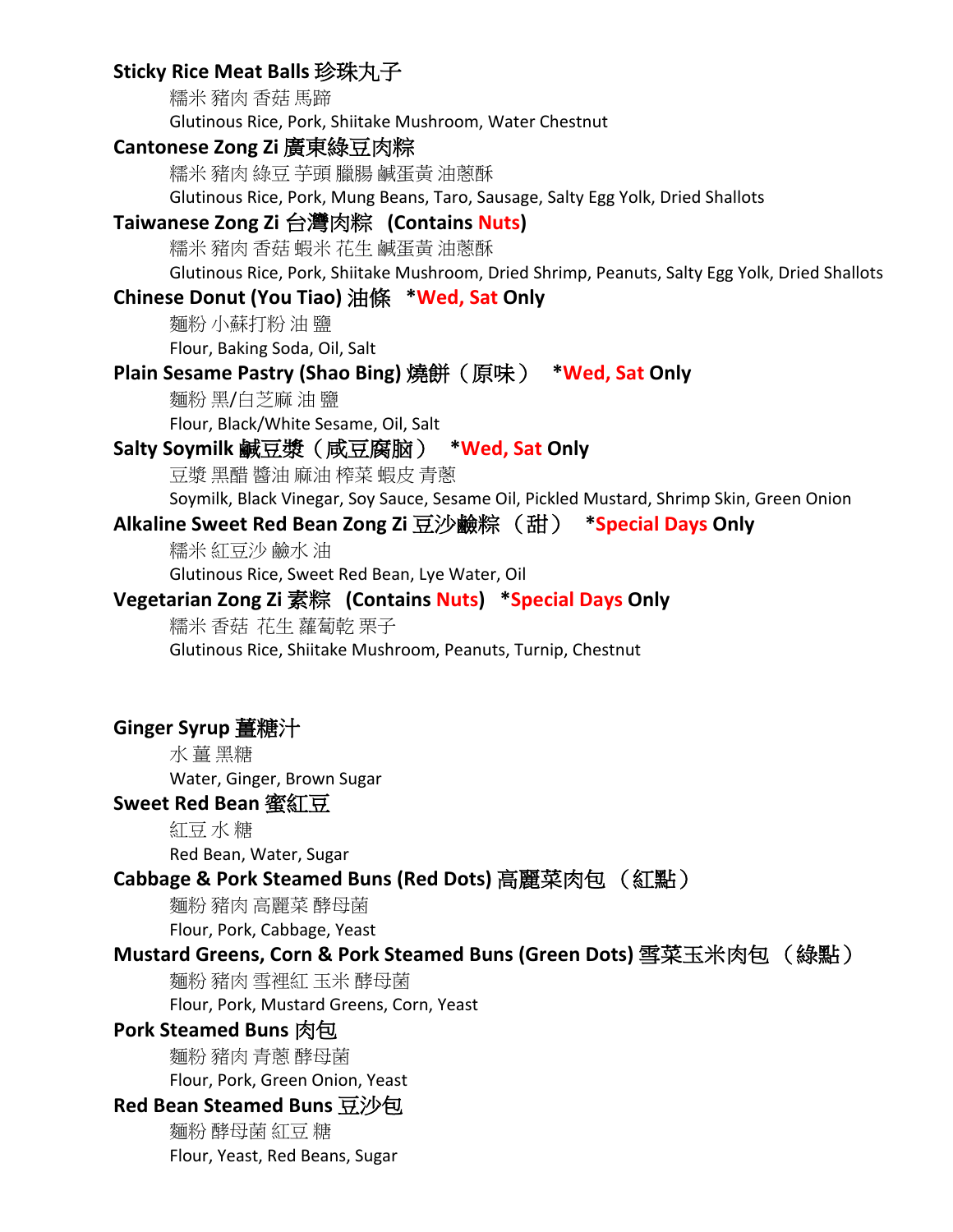## **Vegetarian Steamed Buns (Leaf Shape)** 素包 (葉子形狀)

麵粉 高麗菜 冬粉 胡蘿蔔 香菇 酵母菌

Flour, Cabbage, Vermicelli, Carrot, Shiitake Mushroom, Yeast

#### **Milk Tea** 奶茶

水 紅茶 有機牛奶 糖 Water, Black Tea, Organic Milk, Sugar

#### **Chicken Cold Noodle** 雞絲涼麵 **(Contains Nuts)**

麵 雞胸肉 胡蘿蔔 小黃瓜 醬油 芝麻醬 花生醬 調味料

Noodle, Chicken Breast, Carrot, Cucumber, Soy Sauce, Sesame Paste, Peanuts Butter, Seasoning

#### **Vegetarian Cold Noodle** 素涼麵 **(Contains Nuts)**

麵 百頁 胡蘿蔔 小黃瓜 醬油 芝麻醬 花生醬 調味料

Noodle, Chewy Tofu, Carrot, Cucumber, Soy Sauce, Sesame Paste, Peanuts Butter, Seasoning

#### **Chewy Tofu (Vegetarian, Spicy)** 百頁豆腐(素,辣)

百頁豆腐 辣椒 素食調味料

Chewy Tofu, Chili Pepper, Vegetarian Seasoning

#### **Spicy Pork Ears** 香辣豬耳朵 **(Contains Nuts)**

豬耳 辣醬 醬油 蒜 調味料

Pork Ears, Chili Sauce, Soy Sauce, Garlic, Seasoning

#### **Spicy Beef Tendon & Shank** 麻辣牛筋牛腱 **(Contains Nuts)**

牛筋 牛腱 辣醬 醬油 蒜 調味料

Beef Tendon, Shank, Chili Sauce, Soy Sauce, Garlic, Seasoning

#### **Tofu Skin (Vegetarian)** 豆腐皮(素)

豆腐皮 素食調味料

Bean curd, Vegetarian Seasoning

#### **Spiced Egg** 滷蛋

蛋 醬油 五香 Egg, Soy Sauce, Five-Spice

#### **Tapioca Meat Balls** 肉圓

地瓜粉 豬肉 筍子

Sweet Potato Powder, Pork, Bamboo

#### **Green Onion Steamed Buns** 花捲

麵粉 水 蔥 麻油 酵母菌 Flour, Water, Green Onion, Sesame Oil, Yeast

#### **Molasses Steamed Buns** 黑糖饅頭

麵粉 水 黑糖 酵母菌 Flour, Water, Molasses, Yeast

#### **Purple Rice Steamed Buns** 紫米饅頭

麵粉 水 紫米 酵母菌 Flour, Water, Black Rice, Yeast

#### **Whole Wheat Steamed Buns** 全麥饅頭

麵粉 水 全麥粉 酵母菌 Flour, Water, Whole Wheat Flour, Yeast